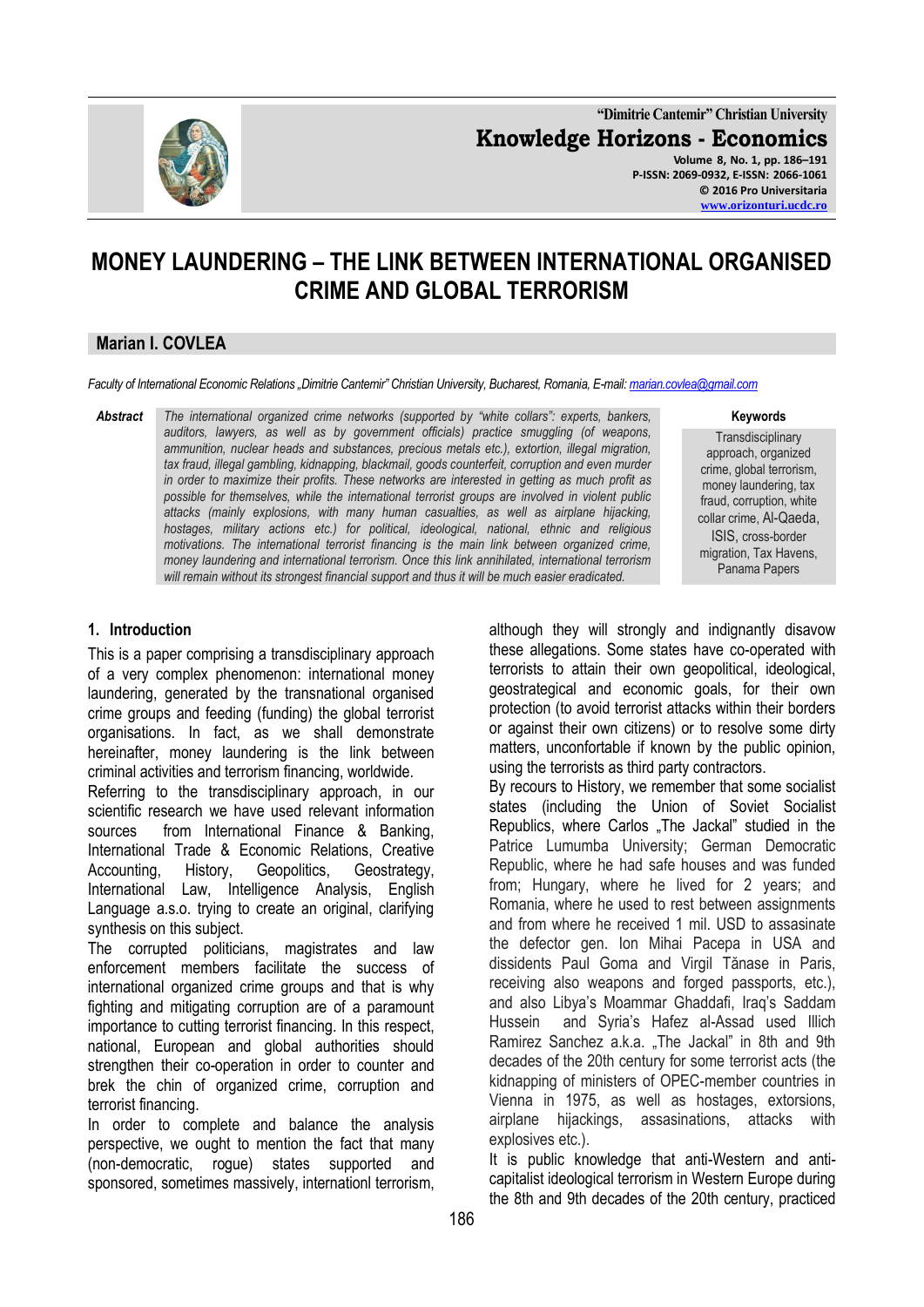by terrorist organisations like Brigate Rosse (Italy) and Baader-Meinhof (West Germany), for instance, were sponsored by the Union of Soviet Socialist Republics (USSR), according to a masterplan aiming to defeat capitalism; in this strategy there were also included the financing of marxist parties in the non-aligned countries (*"The Group of the 77"*), eurocommunist parties (in Italy, France, Spain, Portugal), non-government organisations militating for environment protection, for peace, against nuclear energy, anti-imperialist and anticapitalist mass-media campaigns, etc. Subversion (espionage, disinformation, white & black propaganda, recruitments, bombings, sabotages, etc.) was also largely used by the communist USSR in USA, Canada, Mexico, etc.

Nowdays, among the states known as terrorist sponsors, there are Saudi Arabia (for anti-Israel Hamas and anti-Western ISIS and Al-Qaeda) and Iran (for Hezbollah, based in Lebanon, with anti-Israel orientation).

# **2. Money laundering: definition, forms, stages**

According to the stipulations of Romanian Law No. 656/2002, *for prevention and punishment of money laundering and for prevention and combat of terrorist financing,* the meaning and forms of money laundering are:

*"a) change or transfer of goods, knowing that they come from a crime, intending to conceal or disguise the unlawful origin of these goods or intending to support the offender to escape from prosecution, trial or imprisonment;* 

*b) concealment or disguise of the true nature, source, location, destination, route, ownership or rights thereof, knowing that the respective goods come from a crime;* 

*c) acquisition, holding or use of goods, knowing they come from a crime".* (art. 23)*.*

We consider that in the content of the *money laundering* concept there must be also included association, supporting, encouragement, facilitating, training or counselling for perpetraiting any of the actions stipulated in art. 23 of Law No. 656/2002, in order to discourage and repress the intelectually high qualified crimes ("*white collar crime*").

Money laundering is a process aiming to give an appearance of lawfulness to illegally generated funds by offenders that will benefit from them afterwards.

Technically, money laundering, the conversion of "dirty" (illegally generated) money into "clean" (whitewashed, apparently legal) money is made by organised crime organisations in 3 stages:

 In the first stage – or *placement* of money, the offender introduces his illegal money in the legal financial system. This can be done by dividing the big amounts into small amounts, which are then deposited

in a bank account or are used to buy financial instruments (cheques, bills, warrants, promissory notes, insurance policies, etc.), gamble in bet agencies, casinos, etc.

**After placing funds in the banking system and** gambling agencies, there follows the second stage – *stratification***.** During this stage, the offender makes a series of exchanges or moves of funds in order to remove them from the sources they came from, the most used method to this end is their electronic transfer through a series of bank accounts all over the world. To this effect, the offenders prefer the territories or jurisdictions (Tax Havens – please see the current Panama Papers scandal, disclosed by Mossack-Fonseca Consulting Co. in April 2016) that do not cooperate with specialized investigative bodies empowered to combat this type of crimes.

**If the money successfully passed through the** previous first 2 stages of its laundering, the offender or the group goes to the third stage – *integration*, during which the funds enter the legal economic circuit. The money launderer can now legally invest his funds on the real-estate or luxury goods market or in a business, at his free choice.

The 3 stages can be carried out sequentially, but they can occur simultaneously or, more often, they may overlap.

### **3. Money laundering: the link between organised crime and financing of international terrorism**

Corrupted politicians, magistrates and law enforcement officers facilitate the success of the organised crime groups and this is the reason why combating and reducing corruption are of a paramount importance to cutting the financial sources of terrorism.

For this purpose, the national, European and international global authorities should strengthen their co-operation to counter organised crime, money laundering and terrorist financing.

International terrorist financing is an important link and beneficiary of money laundering from organised crime. Once this link eliminated, international terrorism will remain without its strongest financial support and thus it will be much easier to eradicate.

Organised crime, which includes transnational trafficking operations, is connected to terrorism, being one of its most important financing source. The profits of the organized crime activity are very high. According to the International Monetary Fund (IMF) reports, only financial frauds generate profits representing 5% of world's Gross Domestic Product (GDP), and illicit drug trafficking generate 100 billion USD per year. A similar amount produces the counterfeit cigarettes smuggling. It is estimated that mob groups got in 2009 a profit of 135 billion USD from organised crime activities.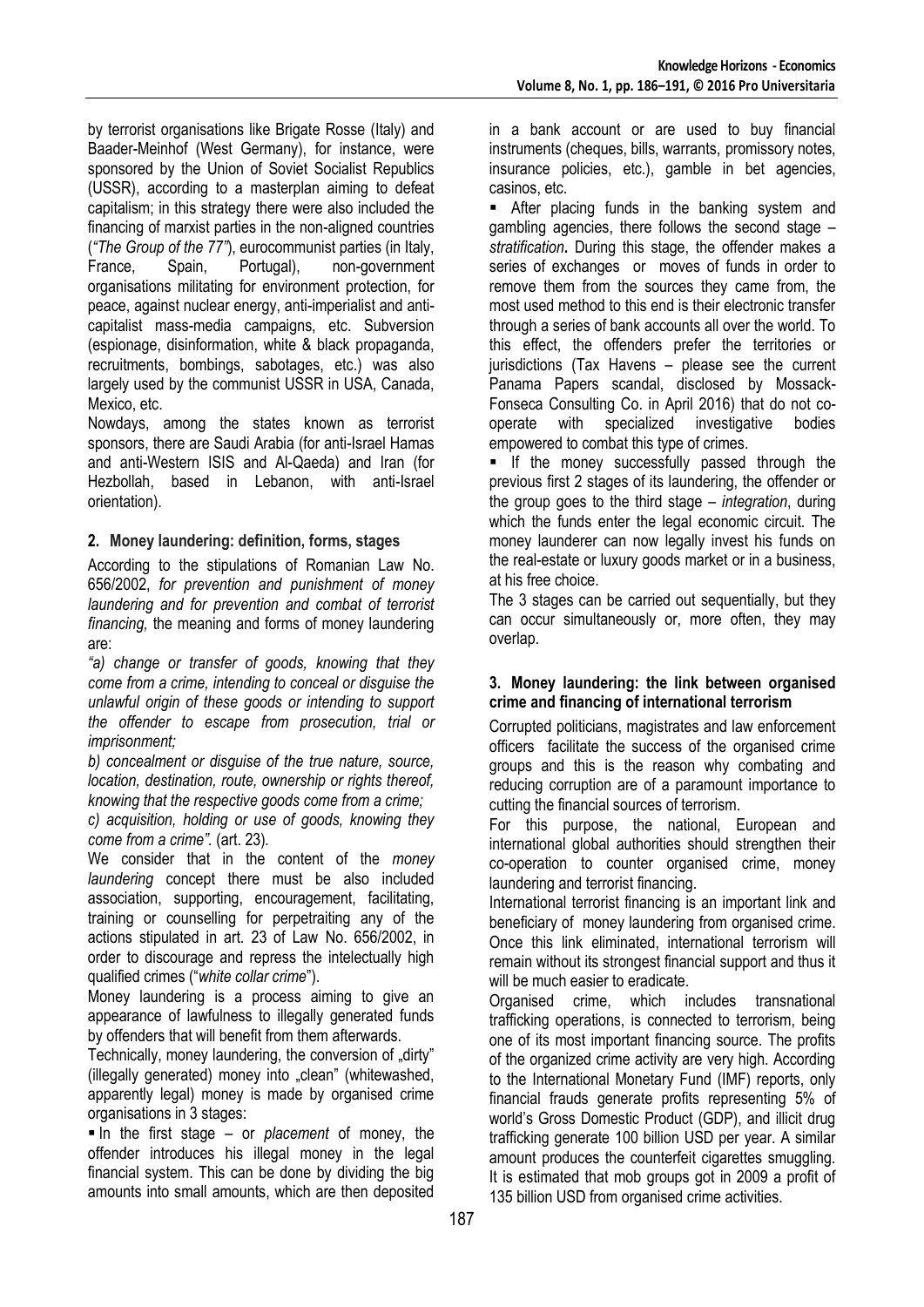Considering as an example the international terrorist organisation Al-Qaeda ("The Base"), following a joint inter-intelligence agency activity, between 1999-2001 a terrorist network was disclosed, with branches in Great Britain, Canada, Spain, Germany, France, Belgium, USA, Italy Pakistan etc. The illegal financing channels formed a very well managed specific infrastructure, including national and international components, like:

- **Specific financial and banking activities;**
- Money transfers using debit and credit cards;

**Human beings trafficking, weapons, ammunition** and drugs smuggling;

• Crude oil and petroleum products sales on the black market;

**Precious metals and stones contraband;** 

• Charity and humanitarian support activities.

The Islamic State of Irak and Levant (ISIL), also known as Islamic State of Irak and Syria (ISIS) generates monthly revenues amounting 12-15 million USD from blackmail, robberies, kidnapping and murders and daily revenues of up to 3 million USD from crude oil (extracted from occupied oil fields of Irak and Syria) selling transactions on the black market. This fact attracted the protests of Russia to the clandestine clients to stop buying "ISIS Brand" crude oil for dumping prices.

The Palestinian group Al Fatah – Abu Nidal Revolutionary Council (a part of PLO – Palestine Liberation Organisation), banned from Ghaza Strip (Palestinian Territories), has many representation offices in Syria, Yemen, Iran, Sudan and Lebanon, being one of the most financially viable terrorist organization. Besides the amounts received from the sponsoring states, it generates huge revenues from extorsion and from its own legal businesses and shell companies.

Another important terrorist organization, representative for its activity and funding, is The Congress for Liberty and Democracy of Kurdistan – KADEK (ex-PKK), massively involved in the war against ISIS in Syria, but having also its own agenda: creation of a national state for the Kurdish people (about 30 million persons, according to a census in 2007), currently living in Syria, Turkey, Irak, Iran and some smaller parts of Armenia and Azerbaidjan. In most of the cases, the financing sources of KADEK are illegal, a fact that increases the danger represented by this organization. These sources include:

- Drug trafficking;
- Human trafficking;
- **Extortion, blackmail, threats and similar offences;**
- Protection fees;
- Kidnapping;
- **Subscriptions from wealthy sympathisers.**

The organisation has thousands of sympathisers in Turkey, Middle East and Europe (especially in Germany). The group acted in Romania too, getting funds from subscriptions, blackmail, extorsions, shell companies, etc. but its activists were expelled and forbidden to come back to Romania; the judicial investigation was legally aided by The Romanian Intelligence Service (SRI) between 2000-2015.

The Tamil Tigers (TT) in Sri Lanka (ex-Ceylon) are a very dangerous nationalist terrorist organization engaged in very violent actions to attain its goals (creation of an independent Tamil State). It benefits from a large support from many states and even from United Nations bodies. TT receives very generous funds for weapons, communication systems, terrorist actions, lobby and propaganda from the numerous Tamil communities in North America, Europe and Asia. An important financing source of the TT organisation is illegal drug trafficking, the Tamils being famous from

history as the first drug carriers from Asia to Europe. As regards to the financial resources of Al-Qaeda, in the framework of a seminar organized in Munich by The German Intelligence Service (BND) on the theme "*Terrorism and its financing sources*", experts in underground economy stated that the patrimony of the organization worths 5 billion USD. Its revenues come mainly from drug trafficking (40%), donations from the religious groups, governments and individuals (20-30%) and classical crime, especially racketing (20%). A department of Al-Qaeda is in charge of extortion from the states threatened by terrorist attempts. "*The financial power of Al-Qaeda*", said Professor Friedrich Schneider, expert in parallel economies, "*exceeds all I have known so far about clandestine organisations*".

#### **4. Case Study: Terrorist financing by funds from drug trafficking**

Terrorist financing methods differ from classical money laundering, although they are tightly connected.

In case of money laundering, the revenues coming from illegal activities are whitewashed or stratified in order to make them appear legal, and the offenders' purpose is, usually, to earn as much money as possible. For terrorist financing, the source of funds is often "legal", and the terrorists' purpose is not earning as much money as possible, by all means.

The appeals to communities for various false causes funding are very efficient methods for fund raising to sponsor terrorism. Such a fund raising is made for and on behalf of charity organisations by exciting the patriotic, humanitarian, national, historical, ideological and religios feelings of the respective communities. The members of the communities think they donate money for a good, noble cause. In most cases, charity is only ostensible, apparent for the community.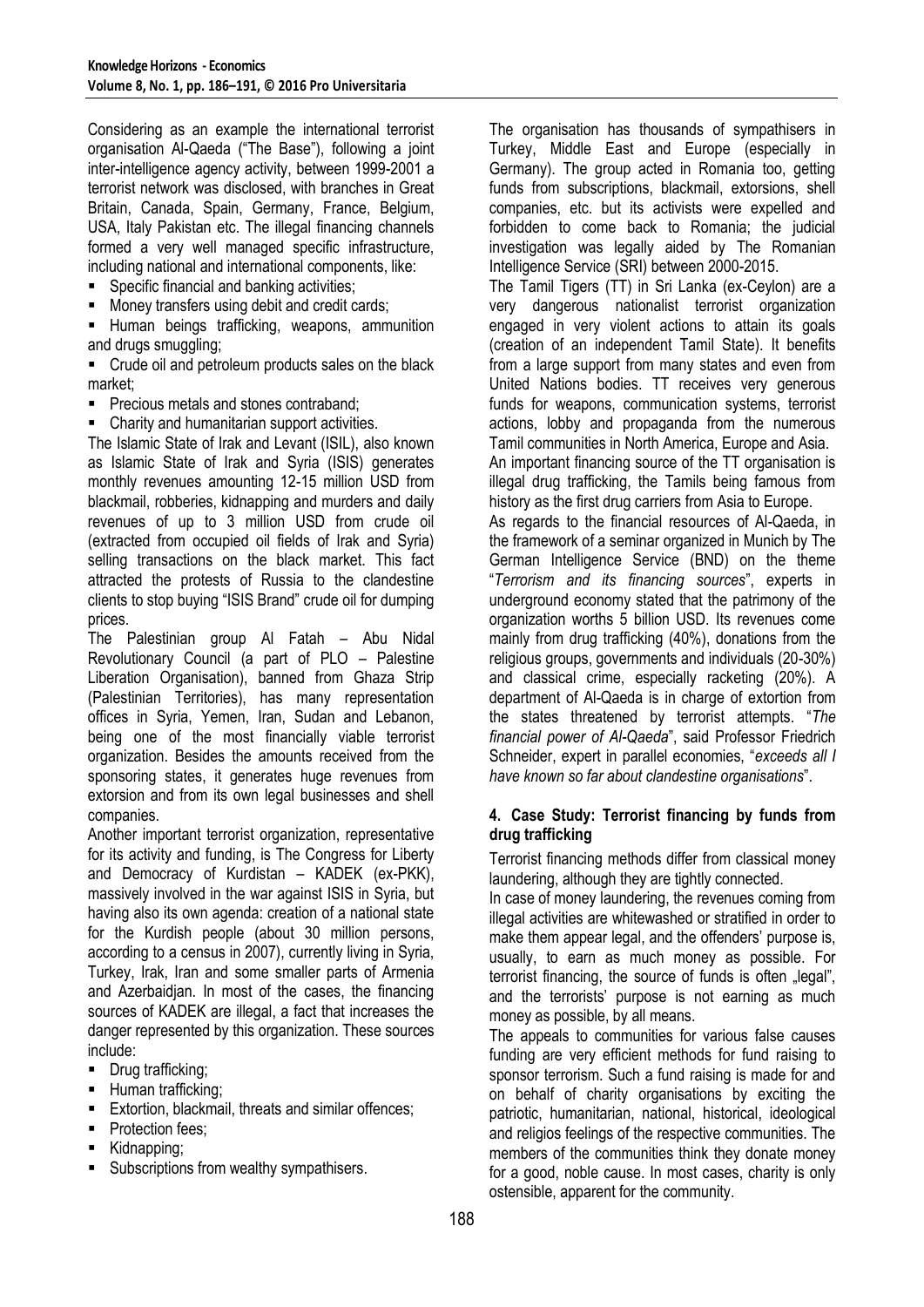From a technical perspective, the methods used by the terrorists and their associates aiming to raise illegal funds are just slightly different from the methods used by the traditional criminal organisations. Although it seems logical that funds coming from legal sources do not need laundering, the criminal organisations need to conceal or disguise the connections between them and their legal money sources. Similarly, the terrorist groups must find ways to whitewash these funds and use them afterwards without drawing the attention of the authorities. By examining the financial activities connected to terrorism, one can notice that terrorist groups use the same methods like criminal organisations as far as money laundering is concerned. Some methods preferred by terrorist groups are: cash counterband (by courier or cash cargo), structured cash deposits in, and withdrawals from, bank accounts, acquisitions of financial instruments (travellers cheques, bank cheques, warrants), debit and credit cards, fund transfers by swift or alternative (non-banking) transfer systems.

The difference between legal and illegal revenues raises a difficult legal problem in terms of applying the same measures to combat money laundering and terrorist financing. Money laundering, in general, was defined as a process during which funds generated by illegal activities are transfered or disguised in order to conceal the connection between the illegal activities and the respective funds. On the other hand, the final goal of terrorism, as mentioned hereinabove, is not making profit from fund raising. When terrorists or terrorist groups get financial support from legal sources (donations, publication sales), detection and tracking of these funds is more difficult.

Other important aspects connected to terrorist financing that make their detection more difficult refer to the size and the nature of the respective transaction. Financing for terrorist acts do not require large amounts of money, while the associated transactions are usually complex. For instance, an examination of the financial operations implied by the 9/11, 2001 showed that only small amounts of money were used by terrorists therefor. The amounts were under the materiality that required to be reported, and the operations were transfers by swift.

The beneficiaries were only foreign students, who received money from their parents as scholarships or grants for their studies, so these transactions could not arise suspicions for further checks with the implied financial institutions.

The necesity of financial transfer makes terrorists' money vulnerable to judicial investigation and risk of disclosure.

There are strong links between the activities of drug production and trafficking, organised crime groups and terrorist organisations and that is why it is harder and harder to fiind the differences between them. They put together their people, expertise and means for their common benefit.

The terrorist organisations benefit from both legal (donations from sympathisers, legal business) and (mainly) illegal funds (classic and modern forms of crime: abuse of social benefits, extorsion, kidnapping, human trafficking, cigarette smuggling, insurance fraud, credit & debit cards fraud, Pondzi skimming schemes, Nigerian Letters, cyber criminality etc.).

In most cases, the difference between legal and illegal fundings can hardly be operated, because legal and illegal methods overlap: apparently legal donations are in fact a consequence of threats and blackmail, legal business are in reality shell companies, some frauds are well staged and concealed and remain undetected for a long time (social security frauds, insurance frauds), etc.

The link between drug trafficking and terrorist financing is logical, real and strong, considering their common geographical location of drug production and terrorist groups (Asia, Latin America), (law) loopholes and the inability of national authorities to control their territory, corruption, the common criminal *modus operandi* of traffickers and terrorists, the high profitability rate of drug trafficking and the higher need of funds of terrorist organisations.

However, detection and punishment of the links between these two crimes (drug traffiking and terrorist funding) are very difficult, and as a result few cases have been prosecuted in European Union.

Some illustrative examples do exist. In 2007 an investigation of Europol started in Italy into the activities of an criminal organised group active in Afghanistan, Pakistan, Romania, Albania and Italy. The group had its headquarters in Rome and Milan and was involved in facilitating illegal immigration and drug trafficking for the purpose of financing religiously motivated terrorism. Only in May 2010, after a difficult investigation, all five alleged key organisers were arrested simultaneously: two in Italy, two in the United Kingdom and one in France. In a related operation a few days earlier, French authorities arrested another six members of the same organisation.

The best-evidenced case of EU drug market financing terrorism was in Madrid (Atocha Railway Station) bomb attack in March 2004. The attack killed 191 persons, wounded 2,000 and caused millions of euros' worth of damage to property. One of the terrorist cell members was a drug trafficker who was radicalised while serving time in prison in Morocco. He reportedly supported the Spanish terrorist cell (EUR 1 million) by trafficking hashish and ecstasy.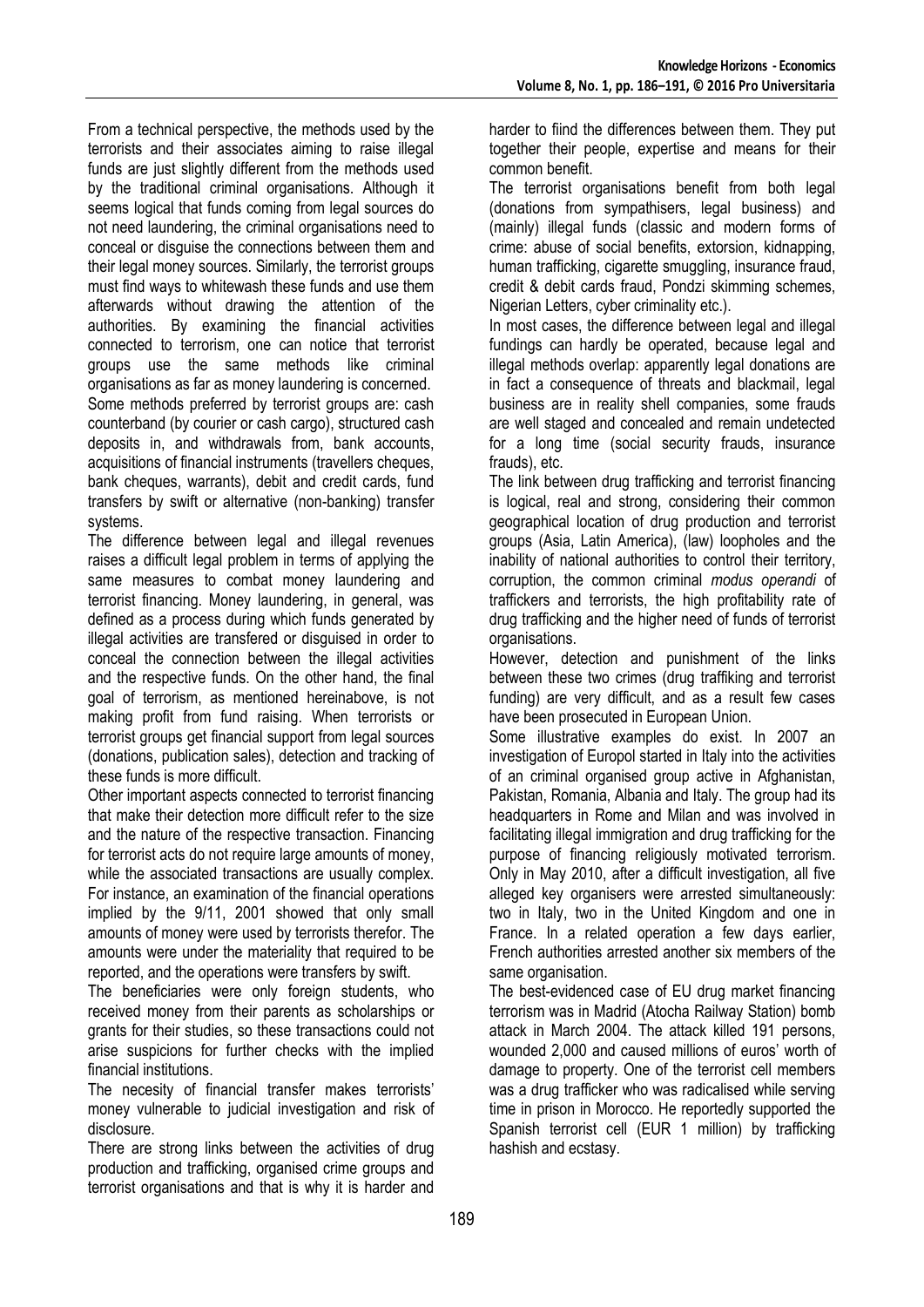# **5. Current issues in dynamics**

There are both alarming and gladdening signs in the international environment right in front of our eyes nowadays (April 2016).

*As alarming signs* we have the negative phenomenon (for the European culture, civilization and identity) of human migrations from Africa (Morocco, Tunisia, Libya, Mali, Chad), Middle East (Syria, Irak) and Asia (Pakistan, Afghanistan) to European Union countries, mainly to developed ones from Schengen Area (Germany, Austria, Sweden, Denmark) and Great Britain, but equally affecting by further redistribution other EU countries, such as Hungary, Czech Republic, Slovakia, Poland and Romania.

This massive migration has a complex determination (historical, political, demographic, humanitarian, economic, even strategic, from Islam point of view) forms, structures and various social categories (migrants for economic reasons, asylum seekers, refugees for political or war reasons), but also a very good organisation (financial, juridical, logistics, excellent orientation through unknown territories), deep and multiple consequences on the long run and huge dimensions (there is an estimation of 1,000,000 migrants to European Union till the end of 2016 and and equivalent number forecasted for 2016, should the limitation policy thereof will fail).

However, from the point of view of this paper's theme, one should underline the great terrorist potential of this social phenomenon: 80% of the migrants are young, trained, active, assertive men between 20-40 years of age, among which some thousands of ISIS and Al-Qaeda members have been already detected. In this context, under cover of this massive social (mainly humanitarian) phenomenon, lurks the major danger of international organised criminal transactions (drug and human trafficking, money laundering), especially that, exceeded by the huge flow of migrants, the authorities of the countries of access in the EU, or transit countries inside the EU (Greece, Italy, Hungary, Denmark) to the migrants' destination states, fail in completing the check, verification, classification, sorting and registration of the migrants, leaving this in liability of destination states' authorities (Germany, Sweden, United Kingdom).

Right before this current phenomenon (huge wave of migration), during the recent years, the EU encountered a high international social mobility. For instance, Slovenia (with a population of 2 million inhabitants) was transited by 14-16 million people each year. In this context, a legitimate question occurs: How can we reconcile national security requirements with freedom of citizens free movement demands?

*As gladdening signs* we have the last minute information (April 21, 2016) telling that Al-Qaeda and ISIS are at life & death war.

From the same category of good news is the fact that the Russian Federation was strongly involved in Syria for Bashar al-Assad between September 2015-March 2016, with up-to-date weapons (fighter aircrafts, missiles, armoured vehicles, warships in Tartuss and Latakia ports), military combatants (airborne marines, the famous 810 Brigade that conquered Crimea Peninsula in 2014), intelligence officers and instructors, against Syrian Opposition, ISIS and Al-Qaeda, who have been weakened in the process.

In Geneva there are currently (May 2016) hosted peace talks between Syrian Power & Opposition, USA and Russian Federation representatives.

# **6. Conclusions**

All the issues presented hereinabove prove the extension, complexity and magnitude of threat represented by the activities of international crime organisations, like money laundering as a source of terrorist funding, regardless the terrorist acts motivation. This is the reason why all the activities of terrorist prevention and combat should be intensified, both upstream (improving national and EU legislation; strengthening the co-operation between law enforcement agencies and intelligence services at national, EU and international level; dismantling international organised crime networks; destroying crops precursor drugs; strengthening banking operations control) and downstream (intensifying educational activities and media campaigns on this purpose; dismantling international terrorist groups; foreign direct investments in emerging countries that generate terrorism etc.) from international terrorist financing.

It goes without saying that these solutions are very complex, implying approaches at various territorial scales (national, EU, international) and from different intellectual and sectoral perspective (social, geopolitic, juridical, intelligence, operational, technical, economic, strategical, tactical), i.e. transdisciplinary.

From the international trade, financial, economic relations and intelligence analysis point of view, based on the information collected following the beneficiary's order and/or information in the specific data bases and from inter-allied & partner agencies, there must be defined patterns of the international organised crime groups *modus operandi*. These patterns have both an explanatory and a predictive value on the activity of the criminal groups, in order to anticipate, prevent and preemtively counter their actions, going all the way to their final liquidation.